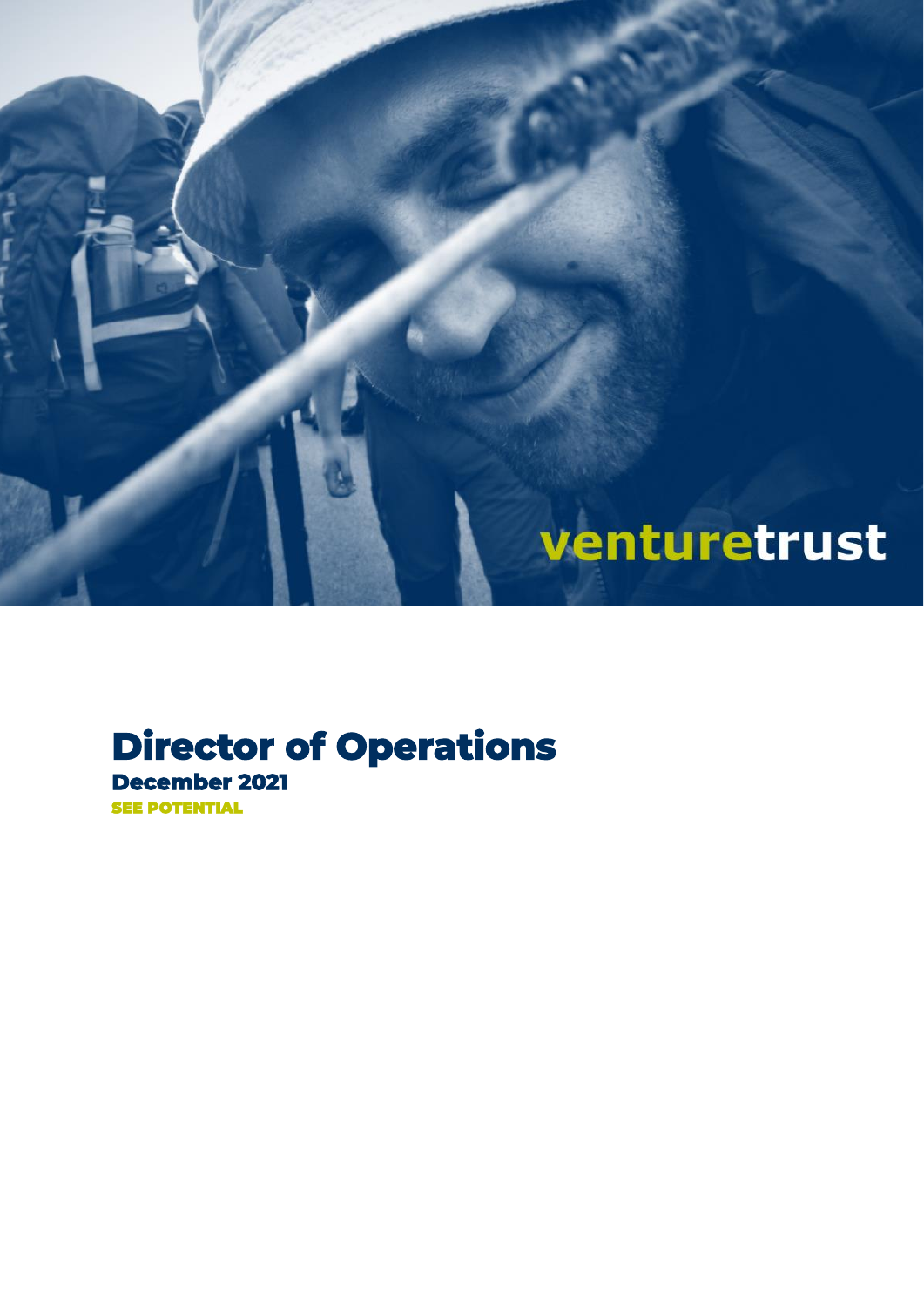### Join us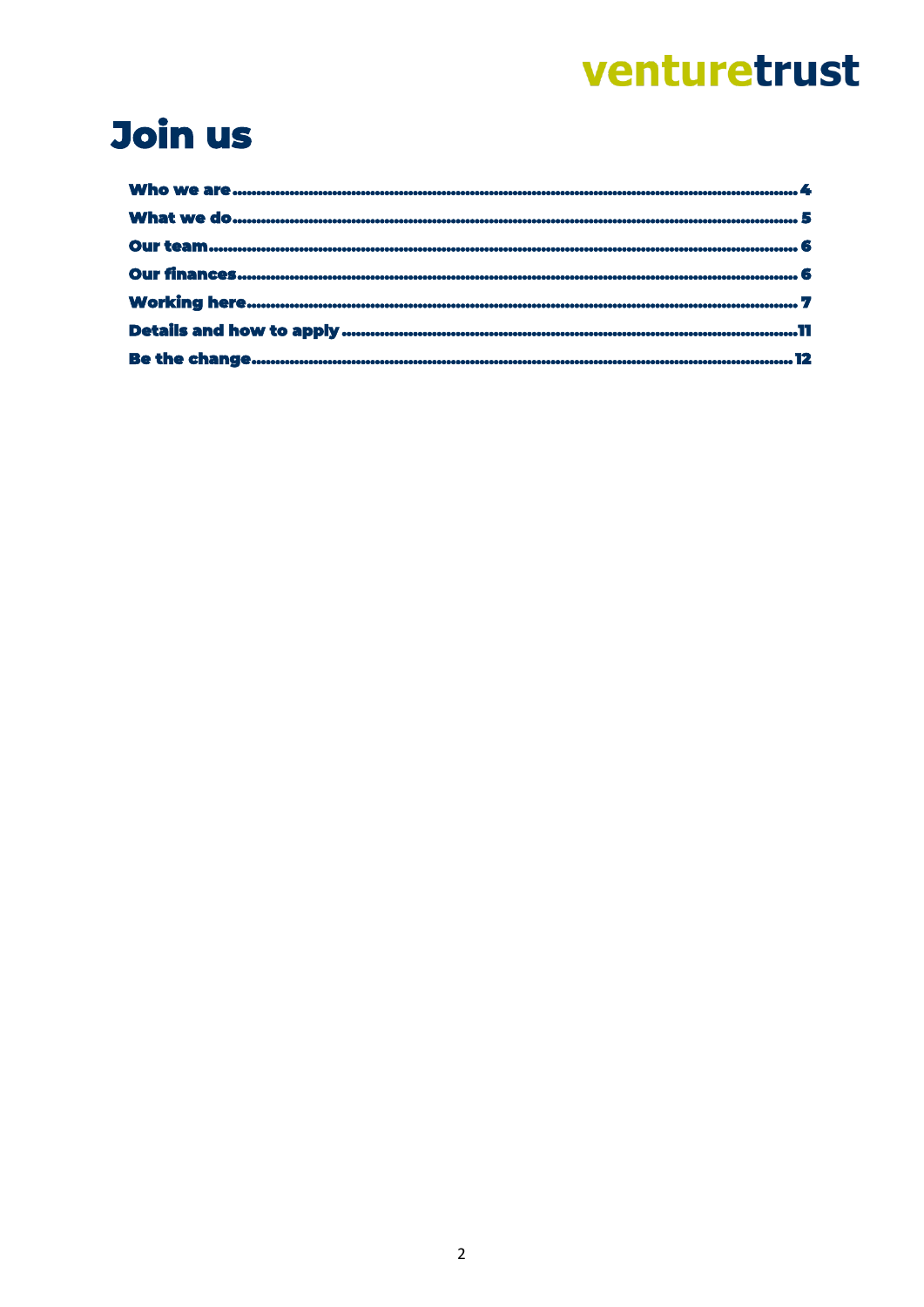### **Welcome**

*"The life that I have now is brilliant compared to what it was like. I thought I was a failure and that I was going to die in that horrible existence of addiction, prison, violence and fear."*

*"I am very nervous about 2021. I hope that I can get back into positive routines and get outside more. I also hope that I can continue to build on my confidence and work towards minimising my anxiety."*

Dear Prospective Candidate

If the statements above from some of our Venture Trust participants inspire you to help make a difference then please read on.

I am proud to be the Chair of an organisation which works to end cycles of disadvantage and adversity for individuals, their families and in our communities. Our professional team supports people who are outside mainstream services, unemployed or who have never been in employment, who are struggling with many and complex issues. We focus on an individual's strengths, equipping them with essential life-skills and building confidence. We do this by offering intensive learning and development in communities, greenspaces and the Scottish wilderness which help them on their journey to a more positive destination.

Can you answer 'yes' to the following questions? If so, you could be the next Director of Operations at Venture Trust.

- Do you passionately care about enabling the most disadvantaged people (16+) to fulfil their potential?
- Are you an active advocate of tackling inequalities in our society?
- Do you have a vision for how outdoor experiences can help people towards positive destinations?
- Are you an experienced senior leader who can challenge yourself and others to achieve more?

Susan Davies Chair of Venture Trust 10th December 2021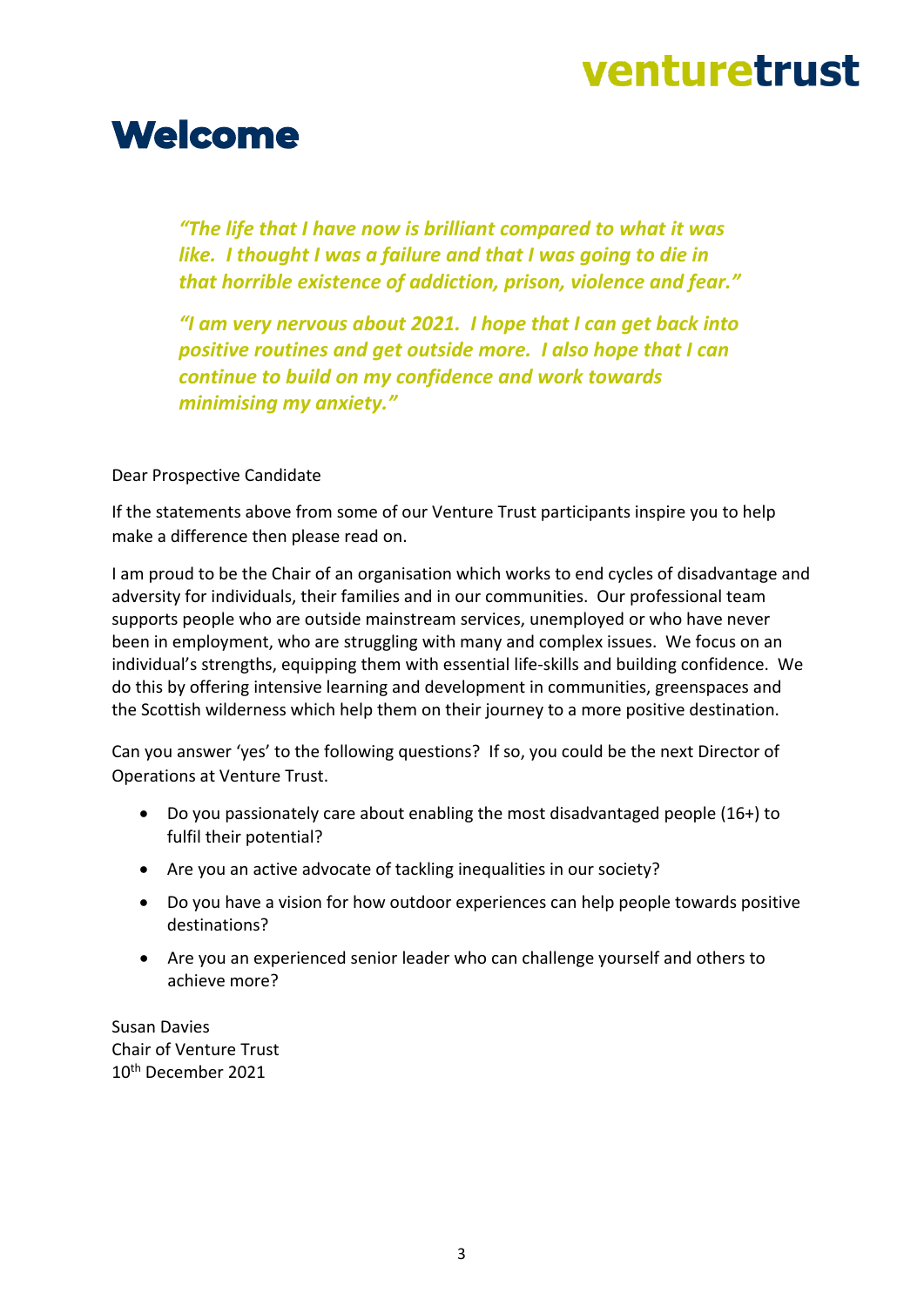### <span id="page-3-0"></span>**Who we are**

Venture Trust is a personal development charity supporting people, aged 16 years and over who are struggling with many and complex circumstances to overcome these barriers and realise their potential. Our strengths lie in the trust and relationships we forge, our developmental approach and in harnessing the transformational benefit of being outdoors and amongst nature.

Working in communities, in greenspaces and journeying through some of Scotland's most wild places, we actively support people by focusing on individual's strengths, equipping them with essential life-skills and building confidence. We want everyone to succeed and to continue to do so throughout their lives.

#### **Our vision**

Everyone, irrespective of their past, can achieve their potential for a healthy, happy and fulfilling life. We aspire that more people, ready for change, build the foundations to thrive and succeed for the long term.

### **Our mission**

To help people to realise their potential by providing life-changing personal development.

By offering intensive learning and development in communities, greenspaces and the Scottish wilderness, we support people to gain life skills, stability and confidence. Our work aims to end cycles of disadvantage and adversity for individuals, their families and in communities.

#### **Our values**

Our values underpin everything we do.

| Courage                                  | Care                                  |
|------------------------------------------|---------------------------------------|
| We remain brave when<br>things are tough | We will attend to people<br>and place |
|                                          |                                       |
| <b>Curiosity</b>                         | <b>Collaboration</b>                  |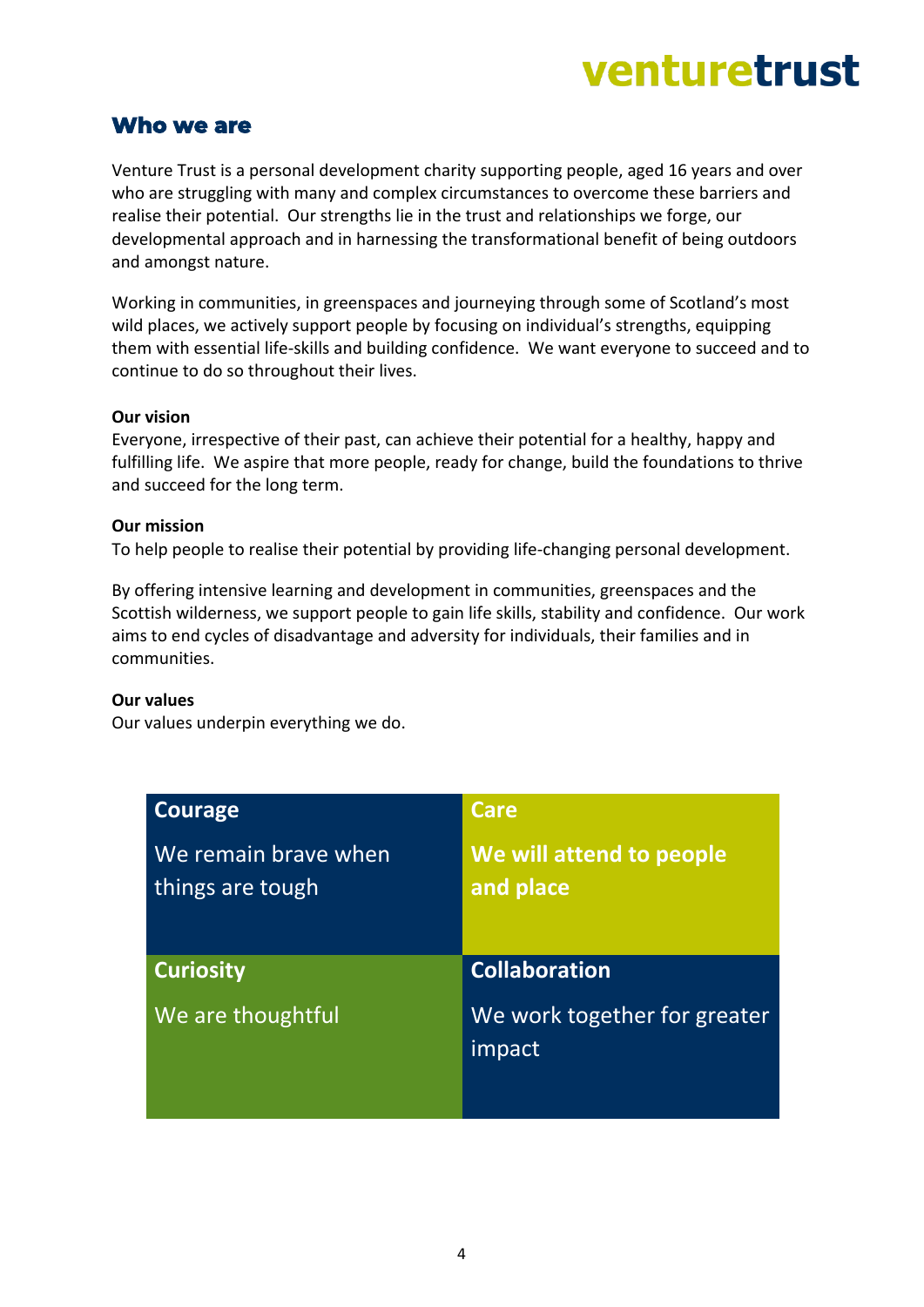### <span id="page-4-0"></span>**What we do**

We offer support when an individual chooses change and feels ready for a programme of learning and development. We use experiential learning with cognitive and therapeutic developmental techniques to build skills and unlock confidence. This offers both support and challenge, so individuals make sustained progress towards their goals. It can take time; we help people build the right foundations and protective factors to succeed for the rest of their lives.

Our intensive personal development, and the powerful catalyst of the outdoors, helps people gain greater understanding and confidence in themselves. It helps them learn how to connect with others and the wider world. Individuals are more able to overcome setbacks and navigate 'systems', such as accessing benefits and securing and sustaining a suitable home. It leads to lasting positive change.

We focus development on three aspects of life and society because everyone, irrespective of their past, can achieve their potential for a healthy, happy and fulfilling life:

**Wellbeing**. So that people have the confidence to develop positive relationships and address social isolation and loneliness. With support, individuals can find stability and be self-reliant. They can prioritise their health, specifically their mental wellbeing and tackle alcohol or substance misuse.

**Prevention and rehabilitation**. Reducing the harm of crime by supporting people at risk of offending. We will champion prevention and rehabilitation by supporting individuals to tackle complex circumstances and patterns of behaviour.

**Skills to be ready for work and future learning**. We will continue to equip people to be 'job ready', able to access mainstream support, open to further learning and more able to sustain employment to earn a decent standard of living. So, they can move beyond 'getting by' or struggling in poverty.

In 2020-21, we met and worked with 621 people, through face-to face activities and wilderness journeys.

**77%**improved their resilience, confidence and mental wellbeing

**82%**improved their employability

**43** people entered employment, training, education or volunteering

**79%** improved their stability and reduced their risk of re-offending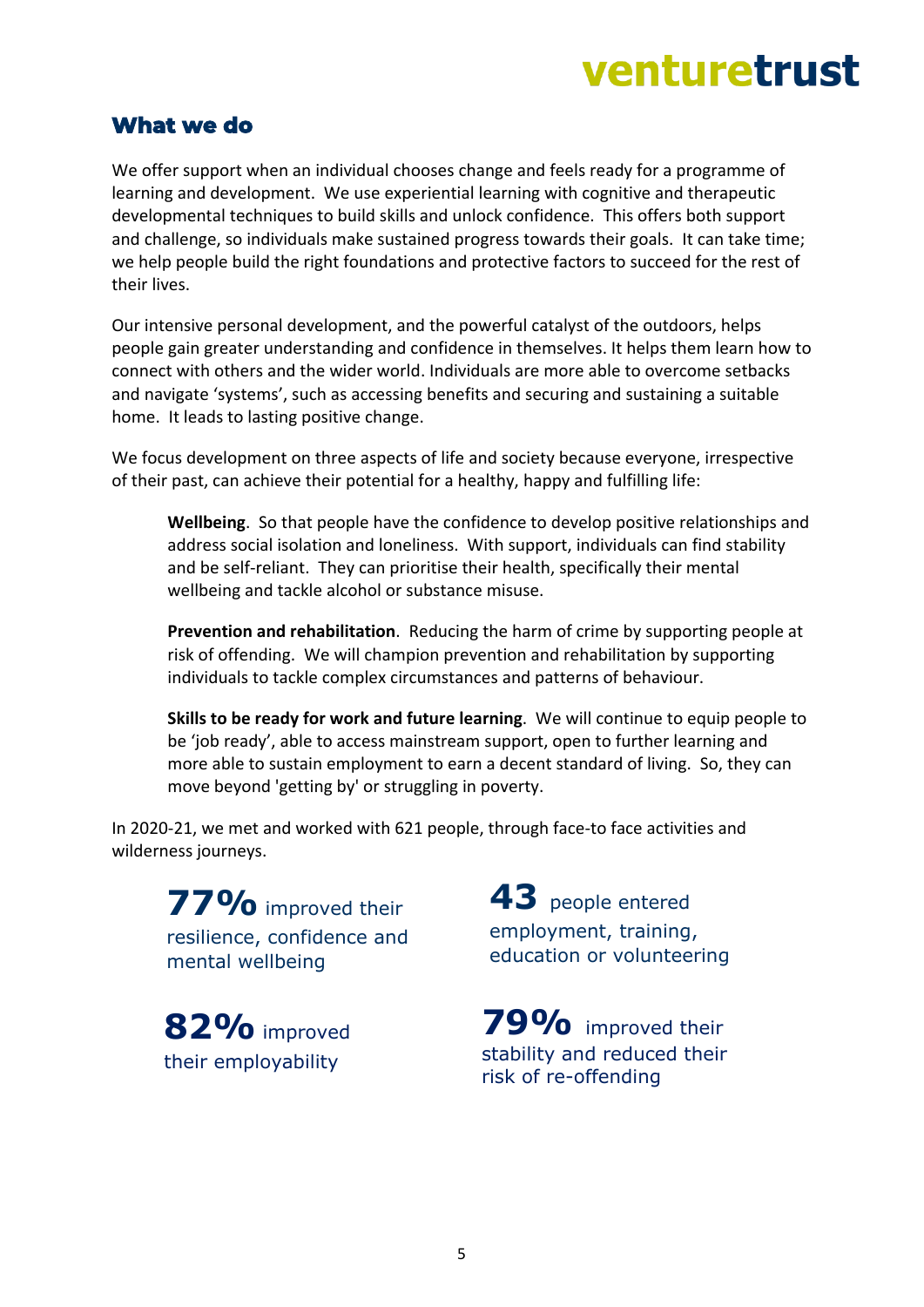### <span id="page-5-0"></span>**Our team**

#### **Trustees and Board of Directors**

Ten non-executive directors meet on a quarterly basis and have delegated the day-to-day management of the organisation to the CEO. More information is available at [https://www.venturetrust.org.uk/board-of-directors.](https://www.venturetrust.org.uk/board-of-directors)

#### **Senior Leadership Team**

A senior team provide day-to-day leadership for the Venture Trust team. To meet the team please visit [https://www.venturetrust.org.uk/senior-leadership-team.](https://www.venturetrust.org.uk/senior-leadership-team)

### <span id="page-5-1"></span>**Our finances**

Venture Trust's funding is largely grants from statutory bodies (63%), 32% grants from trusts, foundations and other bodies, and 5% grants from the National Lottery. As at 31 March 2021 our financial position was:

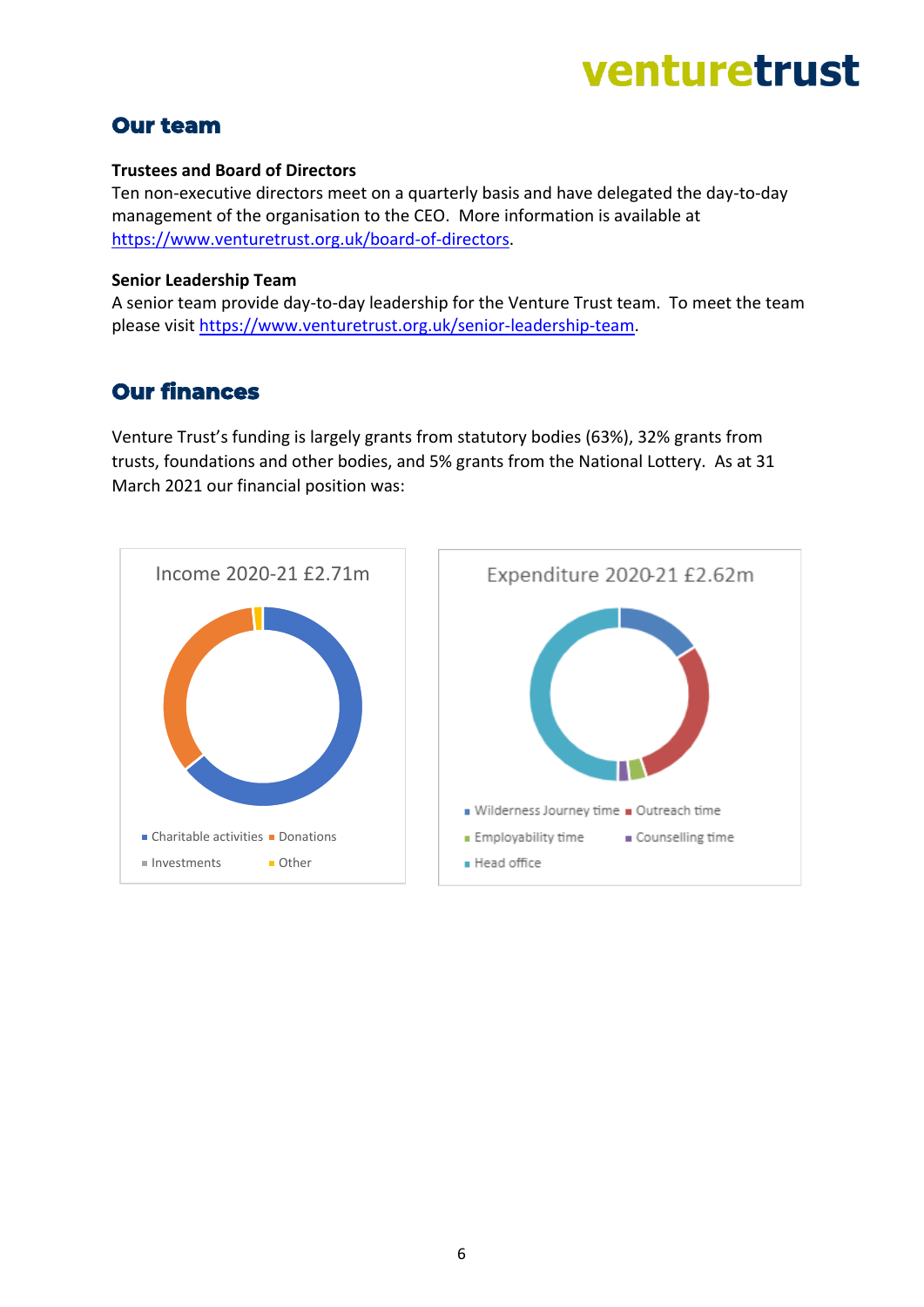### <span id="page-6-0"></span>**Working here**

We ask our team to be curious, skilled and committed to our values. We believe in people's rights, equity and opportunity. Everyone is motivated to help people succeed and realise their potential.

Our outreach and development team are experts in building trusted professional relationships, balancing risk and reward in the outdoors. They adapt developmental

approaches to support, inspire and challenge individuals to be open to change and move forward.

Our offices are open plan and collaborative and we spend a fair amount of time outdoors. We work from offices in Edinburgh, Glasgow and Stirling and are active in communities across 26 local authorities but have aspirations to be able to cover all of Scotland if not beyond.



We're a Scottish Living Wage employer and support flexible working, part-time roles and job shares.

We are a values-led organisation; committed to driving impact and achieving long-term change. We're open to applications from a broad range of backgrounds and experience. Investment in learning and development is a priority for us and we offer regular learning and sharing gatherings, organisation-wide training, peer-to-peer learning, support for professional membership and coaching opportunities.

We offer a stakeholder pension, generous annual leave and family friendly benefits. Wellbeing and keeping well is important to us and we offer a range of employee assistance support, subsidised offers via Perkbox and an active Culture Committee organises regular online team activities.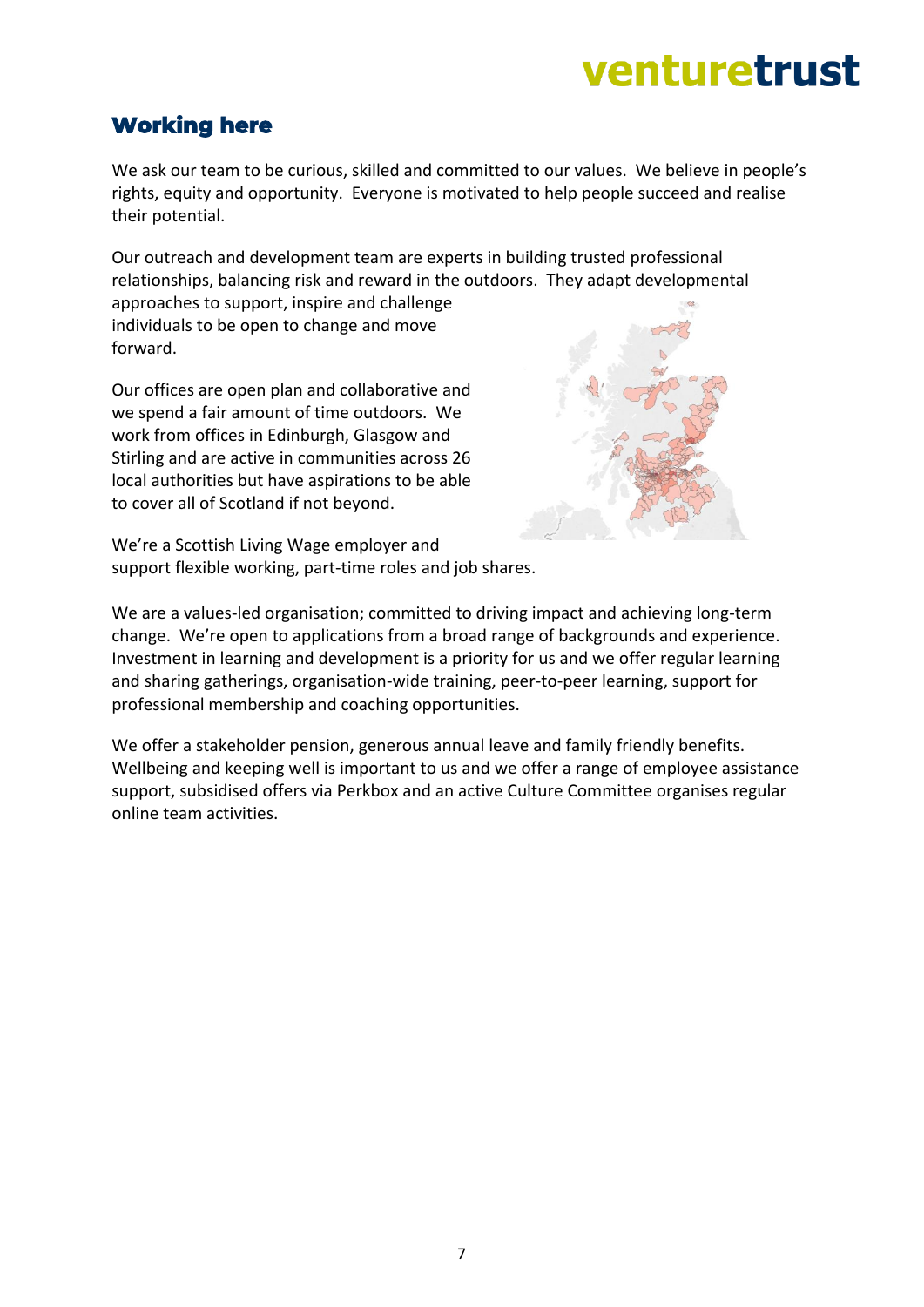### **Job Description – Director of Operations**

| Job title:       | Director of Operations                                           |
|------------------|------------------------------------------------------------------|
| Location:        | Glasgow, Edinburgh, Stirling                                     |
| Salary:          | £46,000 - £54,925 gross per annum (appointment is usually at the |
|                  | starting point of the scale)                                     |
| Hours:           | 37.5 per week with some evening, weekend and 'on call' working   |
| Responsible to:  | <b>Chief Executive Officer</b>                                   |
| Responsible for: | <b>Operations Managers</b>                                       |

#### **Job overview**

Venture Trust is a personal development charity supporting people, aged 16 years and over who are struggling with many and complex circumstances to overcome barriers to realise their potential. Our strengths lie in the trust and relationships we forge, our developmental approach and in harnessing the transformational benefit of being outdoors and amongst nature.

Working in communities, in greenspaces and journeying through some of Scotland's most wild places, we actively support people by focusing on individual's strengths, equipping them with essential life-skills and building confidence. We want everyone to succeed and to continue to do so throughout their lives.

You are responsible to the CEO and ultimately the Venture Trust Board for providing strategic leadership for all Venture Trust operations. The Operations Director is responsible for leading and directing the delivery of support interventions, adventurous activities, and wilderness provision for a portfolio of programmes.

These include:

- Outreach work in local communities
- Employability work which helps to build basic skills and confidence for those at an early stage of seeking employment
- Outdoor Therapy
- Field operations (Outdoor Activities and Expeditions, delivered year-round in wild areas of Scotland from our Stirling National Participant Centre.

This role leads on ensuring the quality and safety of Venture Trust's operations including personal development programmes for participants, innovation of new provision, health and safety and staff learning and development.

As a member of Venture Trust's Senior Leadership Team, the Operations Director has a pivotal role in developing and implementing our plans, working closely with the Director of External Affairs to ensure our delivery meets out funding requirement and targets. The postholder is responsible for ensuring continuous measurable improvements to ensure impact and sustainability, role modelling our values and making sure our personal development and therapeutic support aligns with our charitable objectives are all key components of the role. The postholder will also be expected to deputise for the CEO as and when required.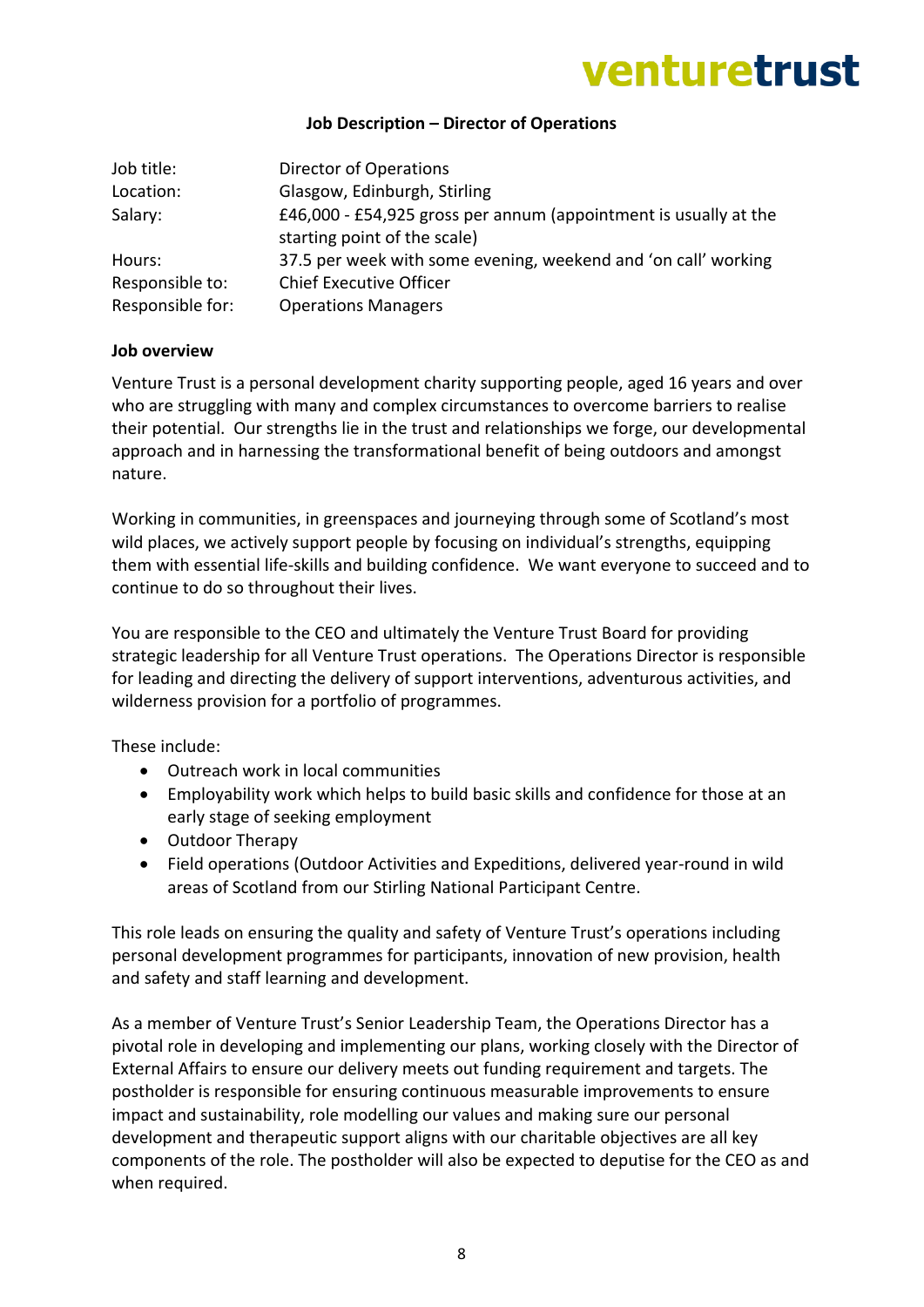### **Main responsibilities**

### **Strategic partnerships and relationship management**

- Develop and nurture relationships with stakeholders and delivery partners to identify and progress opportunities for collaborative working and partnership service delivery which align with Venture Trust's values and strategic priorities.
- Contribute to enhancing Venture Trust's profile and reputation by identifying positive publicity opportunities, which demonstrate impact in improving the life chances of Venture Trust participants.
- Maintain an up-to-date knowledge of relevant policy agendas and key influencing priorities for Venture Trust through active engagement with external agencies, stakeholders and policy makers.
- Lead relationships with partners in outdoor learning and those responsible for safety of adventurous activities including the Adventure Activities Licensing Service.
- Produce oral and written reports on development activities for the CEO, Senior Leadership Team, and Venture Trust Board. Actively participate in, and contribute to, relevant sub-groups of the Venture Trust Board.

### **Operational delivery**

- Lead the development and delivery of community, outdoor and wilderness-based personal development programmes, seeking to translate contractual obligations and funding requirements balanced with the needs of participants and expectations of partners into coherent personal and social development provision.
- Provide organisational oversight of Health and Safety ensuring Venture Trust's operations are compliant including development of policy and practice.
- Lead regular reviews, quality assurance and evaluation of operational safety and programme delivery seeking to respond to statutory and policy requirements and as part of a commitment to continuous improvement, recommend and implement changes to content, delivery and staff training as appropriate.
- Work with budget holders to manage and monitor budget lines and authorised expenditure within delegated limits and Venture Trust's financial policies and procedures.

#### **Team management**

- Line-manage, motivate and support the Operations Managers and their staff teams, including undertaking performance management and supporting learning and development needs. Support managers to establish regular team meetings, ensuring opportunities for quality assurance, evaluation and team and individual development are prioritised.
- Support the Operations team and other staff to build and nurture relationships to deliver on the strategic and partnership commitments.

### **Other**

- Undertake any training and professional development as and when required.
- Be a member of the operations on-call rota to support Venture Trust's delivery of programmes c. 5-6 times per annum.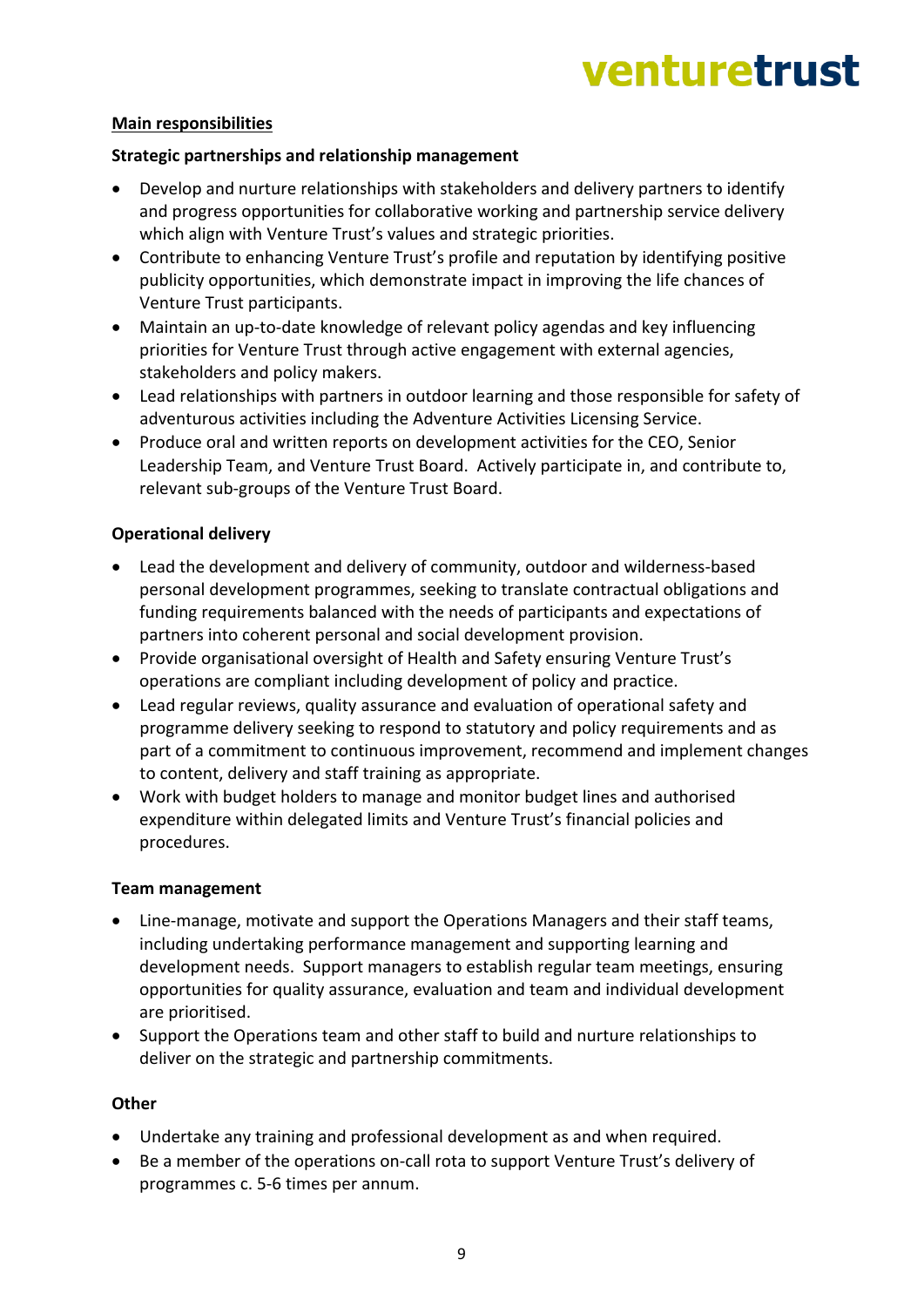• Undertake any other reasonable duties, commensurate with the job title, as may be determined by your line manager.

### **Person specification**

### **Skills and experience**

*Essential*:

- Educated to at least degree-level in an appropriate field (Outdoor Education, Community Learning and Development, Social Work etc) or equivalent experience e.g. several years of management level experience in outdoor based services or managing services for our client group.
- Experience of managing risk and programmes in outdoor environments, including practical application of statutory provisions and policy for health and safety and delivery of adventurous activities in the outdoors.
- Experience of working on personal development and/or therapeutic programmes with vulnerable/at risk groups.
- Track record in establishing and developing strategic partnerships with external organisations including statutory and charity/voluntary sectors.
- Excellent verbal and written communication skills.
- Experience of successfully leading and managing teams encouraging a culture of continuous improvement and individual and team development.
- Track record in successful project development and management and budget management experience, with a proven commitment to measuring and monitoring for impact and outcomes
- Driving licence and access to a vehicle.
- Relevant and current first aid qualification.

### *Desirable*:

- National Governing Body qualifications and experience including: canoeing, kayaking, climbing and hill walking.
- Knowledge of the UK and Scottish policy and legislation landscape for people struggling with complex life circumstances.
- Extensive knowledge of personal and social development techniques and approaches.
- National General Certificate in Occupational Health and Safety (NEBOSH) qualification.
- Experience of devising and delivering training programmes for a range of audiences.
- Knowledge of the social enterprise sector and business development.
- Experience of working with local authorities and public sector contracting.

### **Personal qualities:**

- Commitment to Venture Trust's mission and values desire to make a positive difference to the life chances of our clients.
- Empathic and motivational leader who strives to get the best from their team.
- Ability to lead on multiple projects simultaneously and achieve timely results.
- Great networker and relationship builder.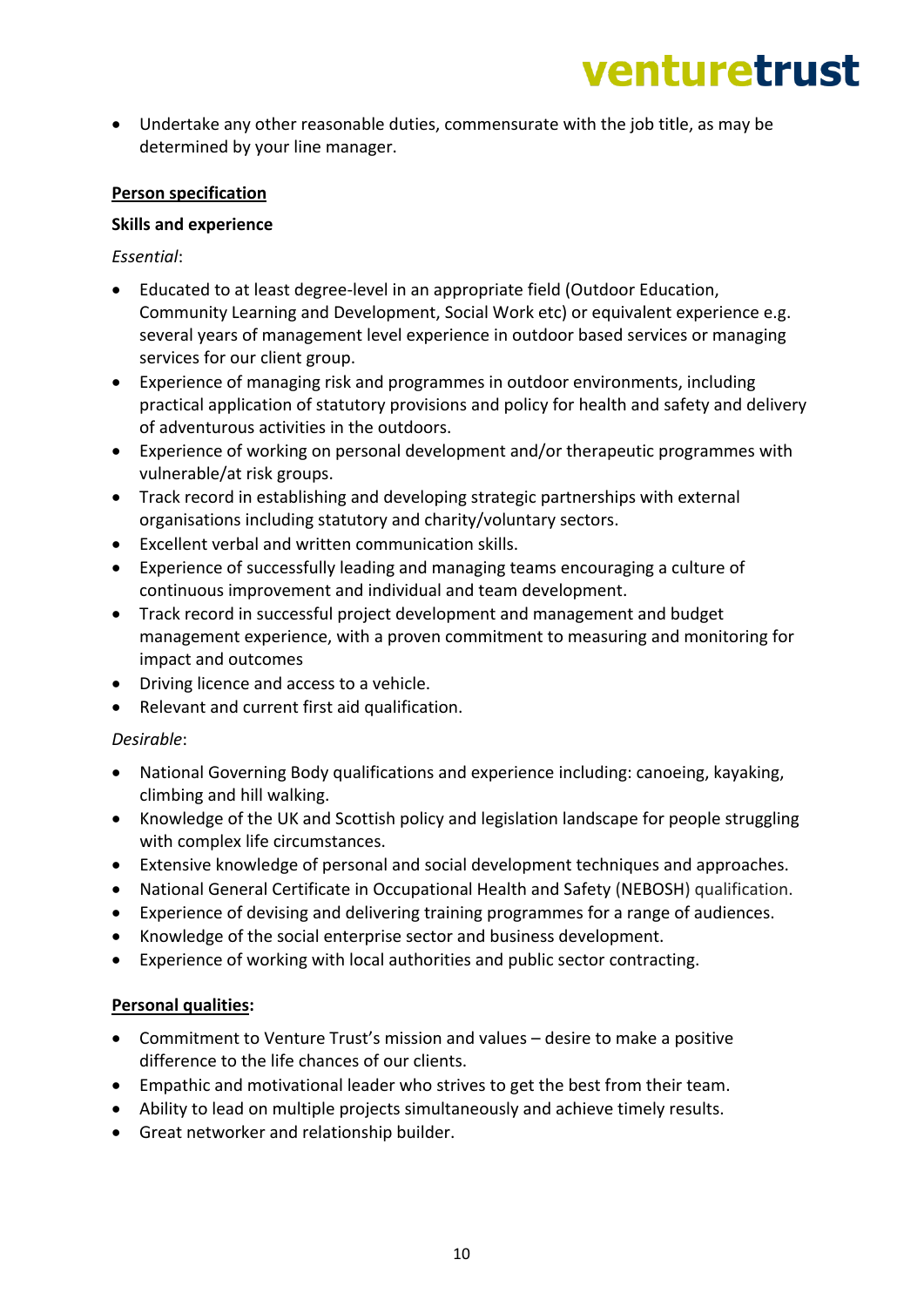### <span id="page-10-0"></span>**Details and how to apply**

### **Applications**

We're working hard to ensure we recruit great people and minimise unconscious bias in our selection process. Please complete an application available here: www.venturetrust.org.uk/opportunities/director-of-operations/

#### **Interviews**

Interview with a Participant Panel and another separately with a Board Panel.

#### **More information**

To find out more about the role, please contact [hrteam@venturetrust.org.uk](mailto:hrteam@venturetrust.org.uk)

#### **Closing date**

<span id="page-10-1"></span>12 noon on Monday 17th January 2022 (this may be subject to change and should this be the case all applicants will be notified)